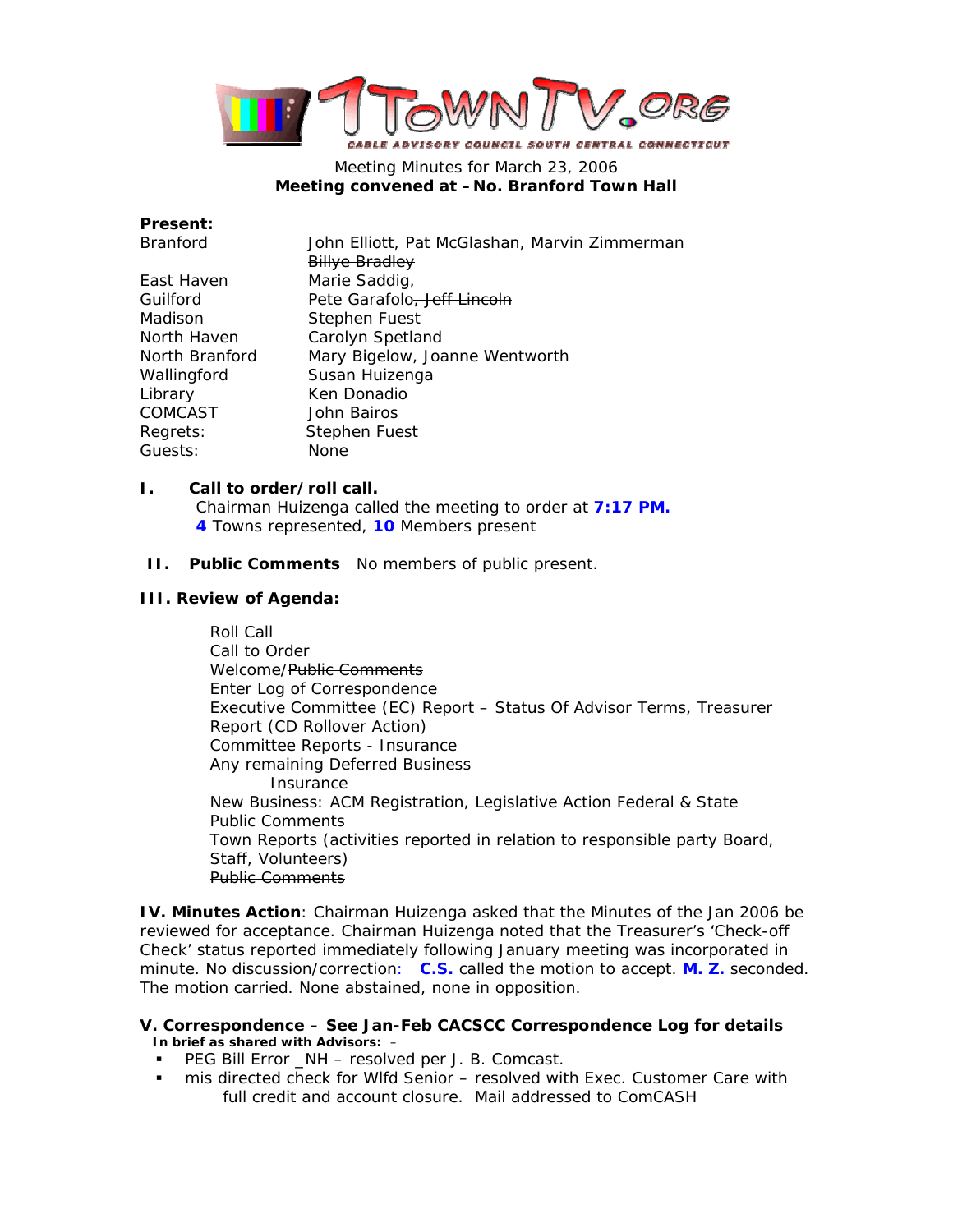- a check from iGive was deposited and another one should be coming. Missing checks were going to North Branford post office and were returned to senders. Address has been corrected, money should be available soon.
- Effective March  $1^{st}$ : insurance effective binder rec'd March 23<sup>rd</sup>.
- cc: Chairman Letter to Wlfd/Mayor re availability to serve beyond 2006 more on topic –executive committee
- Attorneys for Comcast: Reported status to DPUC on transfer of assets/Adelphia: Transfer closure delayed with Federal Agencies.
- Communication from Comcast statistics on subscribers, no major fluctuations in numbers
- Bank correspondence business taken care of by Treasurer
- Cramer Docket DPUC & Comcast Attorneys (Madison)
- Tiger Scouts may request tours of TV stations for Communication Badges/ request made in Wallingford via 7Towntv.org
- Notice of national ACM conference in Boston, with pre-conference board members training – discuss in New Business.
- Decibel volume adjustments, complaint via personal letter to Comcast by John & Faith Elliott.

## **No concerns were raised by Advisors about entering correspondence as distributed (sent mail list with subjects & dates for Jan/Feb)**

#### **VII. COMCAST Report.** Comcast Representative John Bairos

Reorganization: Comcast New England is now a separate division, this item is re: corporate structure only and has no impact on customers.

Community Report: A sponsor of Shoreline Arts Festival

Market Report: **1)** Channel 653 TVP Polonia will now be available statewide (ethnicspeaking program channel). **2)** Currently on Channel 5: Free preview of Sports Net NY –primarily NY sports programs (METS) until May, will be launched as a permanent channel in the Danbury & NH area **3)** Customer Satisfaction Surveys: contract with vendor recently signed, survey will be conducted in Branford franchise after May. Outreach Committee was to draft questions. Alternate plan adopted: Advisors can email Questions to Chairman@7towntv.org and status will be checked on at next meeting. If no questions to select from in April this item will be deferred to committee again

DPUC Report: **1)** Docket 05-06-12, Verizon has pulled out of this VOIP DPUC docket. **2)** Copies of Comcast response to Docket 06-02-18 were distributed, position- DPUC cannot rule on a constitutional issue, re: religious TV programming.

**3)**Dockets: DPUC /Consumer service fees (Price ceilings are currently under the maximum allowed price); CPI index for PEG based on market price. Final decision will be made around June 3rd.

## **VIII. Executive Committee (EC)Reports**

Advisor Terms of Service – most members terms are thru Annual Meeting of June 2006, replacements must be found or reappointment availability confirmed to appointing authority. Legislations encourage a 2-year appointment but is not necessary. S. Huizenga wrote letter to Mayor re availability until 2008.

Follow-up item… advisors are urged to give out their personal contact information so that they may be reached. Education Committee had issue reaching BB because contact info was daytime only.

Treasurer report as distributed with following highlights: Projected surplus at years end: \$20,850. \$4650 currently in account, after deduction of check for insurance. Updates for next report: reallocate \$50 for insurance as used for Admin Other in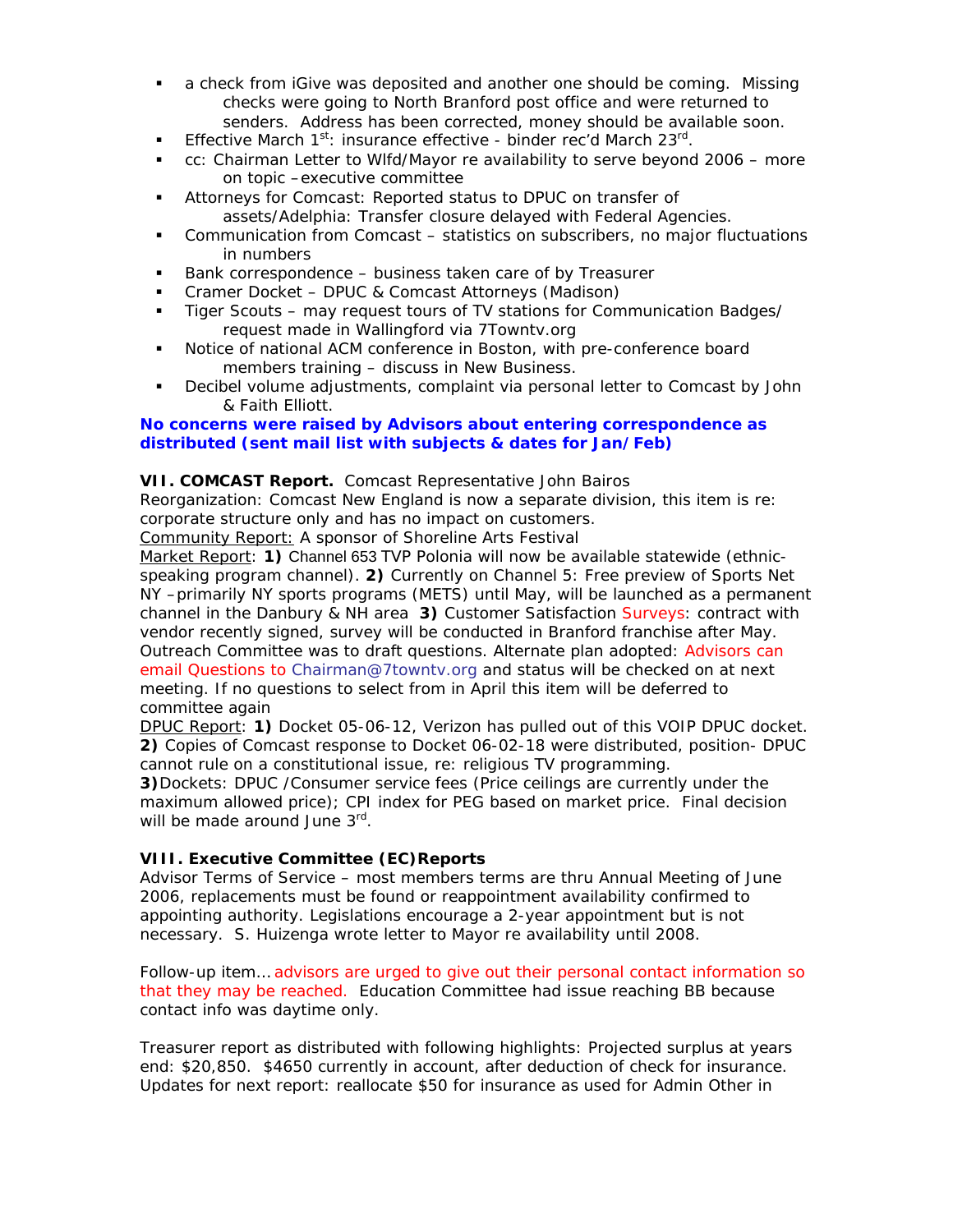November. Add Igive income/deposits. Action Items: Reimbursement of \$142.40 to Chairman for Insurance balance. Check-off checks distributed. NB to M. Biglow; EH to M. Saddig; Guilford to be mailed by Treasurer.

CD Rollover: interest rate increasing. CD is to be rolled over for another six months. M.S. motions to rollover CD again with direction to Treasurer to "keep eyes open" for better interest rates. CD action to be taken in June. K.D. seconded. Motion to Accept Treasurer's Report by John Elliot, seconded by Marie Saddig.

## **Committees Report** and what is expected from February Meetings

Nominating committee: Annual Meeting coming up in June. To establish who is available, the committee is asking for suggestions for officers. Form distributed. E-mail confirmation also accepted. All current members are asked to help find potential officers.

Education Committee: Did Not Meet. Committee Agenda: Open Item – Downlink use for Educational Programming feasibility. How to notifies BOEs or other interested parties like Homeschool families. Committee should continue to try to meet

## Outreach Committee:

Committee Agenda: franchise directive to become more visible to customers. Annual Meeting plan, customer survey, awards program, press releases.

Pat and Joanne met and made the following recommendation: *Live with Peter Lombard*: -an interview show- may be invited to do a show, "behind the scenes at Public Access TV" to educate the community on how to use the equipment and learn what Public Access is about. Another possibility is that he would interview PEG producers / members .

Accept report of the Outreach Committee, to follow their idea about Annual Meeting with focus on PEGS "Behind the Scenes program" using local Branford PEG Host. motioned by Marie Saddig and seconded by Pete Garafolo. Discussion: Budget has up to \$250 for Meeting speaker –preparation costs. Last year authorization covered long distance travel and copies of DVDs. Committee to contact potential speaker and discuss ideas and provide more details in April.

Also, proposed PEG activate outreach with an annual/semi-annual seminar to educate and recruit people for public access, including interested high school students. CACSCC has no authority and no allocated budget to set this type of program up for PEGS. Discussion transitioned to ACM as a resource for such training. Wallingford Board voted to send representatives to the National ACM conference July  $5<sup>th</sup>$  through  $8<sup>th</sup>$  in Boston (note, this is the closest a conference will be for a long time) Discussion of types of activities available at conference including Board Training. Chairman Huizenga posed he question: Will cable advisory encourage PEG groups to send reps by reimbursing the costs of the conference fees? Overall early bird conference rate is \$350 with all events included therefore overall cost at least \$700 per person if hotel/daily expenses included. Grant Options include: to sponsor one \$350 rate in a lottery, with one winner out of all 7 towns, OR reimburse up to a certain amount for each town or grant overall amount and distribute based on per person attendance across all seven towns. CS suggests allotting a cash grant towards professional development for this: \$2500 could be set aside and would be divided by towns participating. Motion for a grant program for ACM from Pete Garafolo, and seconded by John Elliott, such that a \$350 grant per town is available for this conference, paid not to the individual but reimbursed to the